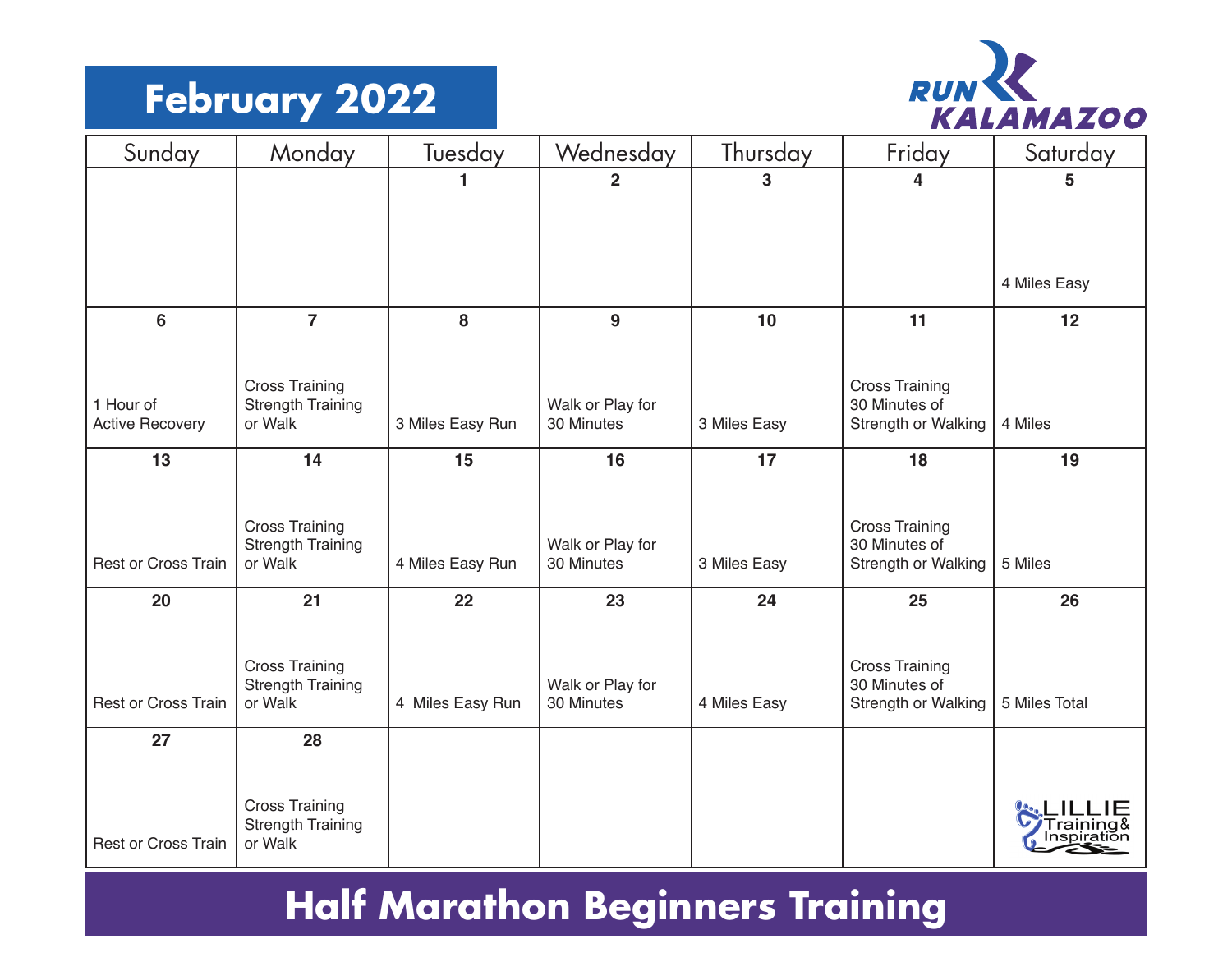## **March 2022**



| Sunday                                                                                                                                                                                                                                                                                                                                                                | Monday                                                       | Tuesday                                                                   | Wednesday                                      | Thursday          | Friday                                                                    | Saturday                             |
|-----------------------------------------------------------------------------------------------------------------------------------------------------------------------------------------------------------------------------------------------------------------------------------------------------------------------------------------------------------------------|--------------------------------------------------------------|---------------------------------------------------------------------------|------------------------------------------------|-------------------|---------------------------------------------------------------------------|--------------------------------------|
| SPEED VARIATION ADDED<br>Speed at RPE means Rate or Percieved Exertion<br>We are looking for the runner to work hard during<br>the first part of the interval, where the distance is<br>difficult and a bit uncomfortable.<br>Follow that up with an easy matching distance where<br>the runner can recover to feel good enough to<br>repeat the fast interval again. |                                                              | 1 M wu, 1 M cd<br>2 x 200 w 200<br>recovery<br>RPE of 8.5                 | $\mathbf{2}$<br>Walk or Play for<br>45 Minutes | 3<br>3 Miles Easy | 4<br><b>Cross Training</b><br>30 Minutes of<br><b>Strength or Walking</b> | 5<br>5 Miles Total<br>11 Miles Total |
| 6                                                                                                                                                                                                                                                                                                                                                                     | $\overline{7}$                                               | 8                                                                         | 9                                              | 10                | 11                                                                        | 12                                   |
| 1 Hour of<br><b>Active Recovery</b>                                                                                                                                                                                                                                                                                                                                   | <b>Cross Training</b><br><b>Strength Training</b><br>or Walk | 1 M wu, 1 M cd<br>4 x 200 w 200<br>recovery<br>RPE of 8.5                 | Walk or Play for<br>45 Minutes                 | 4 Miles Easy      | <b>Cross Training</b><br>30 Minutes of<br>Strength or Walking             | 6 Miles Easy<br>13 Miles Total       |
| 13                                                                                                                                                                                                                                                                                                                                                                    | 14                                                           | 15                                                                        | 16                                             | 17                | 18                                                                        | 19                                   |
| 1 Hour of<br><b>Active Recovery</b>                                                                                                                                                                                                                                                                                                                                   | <b>Cross Training</b><br><b>Strength Training</b><br>or Walk | 1 M wu, 1 M cd<br>6 x 200 w 200<br>recovery<br><b>RPE of 8.5</b>          | Walk or Play for<br>45 Minutes                 | 4 Miles Easy      | <b>Cross Training</b><br>40 Minutes of<br>Strength or Walking             | 7 Miles Easy<br>15 Miles Total       |
| 20                                                                                                                                                                                                                                                                                                                                                                    | 21                                                           | 22                                                                        | 23                                             | 24                | 25                                                                        | 26                                   |
| 1 Hour of<br><b>Active Recovery</b>                                                                                                                                                                                                                                                                                                                                   | <b>Cross Training</b><br><b>Strength Training</b><br>or Walk | 1 M wu, 2 M cd<br>6 x 200 w 200<br>recovery<br>RPE of 8.5                 | Walk or Play for<br>45 Minutes                 | 5 Miles Easy      | <b>Cross Training</b><br>40 Minutes of<br>Strength or Walking             | 8 Miles Easy<br>16.5 Mile Total      |
| 27                                                                                                                                                                                                                                                                                                                                                                    | 28                                                           | 29                                                                        | 30                                             | 31                |                                                                           |                                      |
| 1 Hour of<br><b>Active Recovery</b>                                                                                                                                                                                                                                                                                                                                   | 3 miles E followed<br>by 4 Stride Outs                       | 1 M wu, 2 M cd<br>2 x 400 w 400<br>2 x 200 w 200<br>recover<br>RPE of 8.5 | Walk or Play for<br>45 Minutes                 | 5 Miles Easy      |                                                                           |                                      |

# **Half Marathon Beginners Training**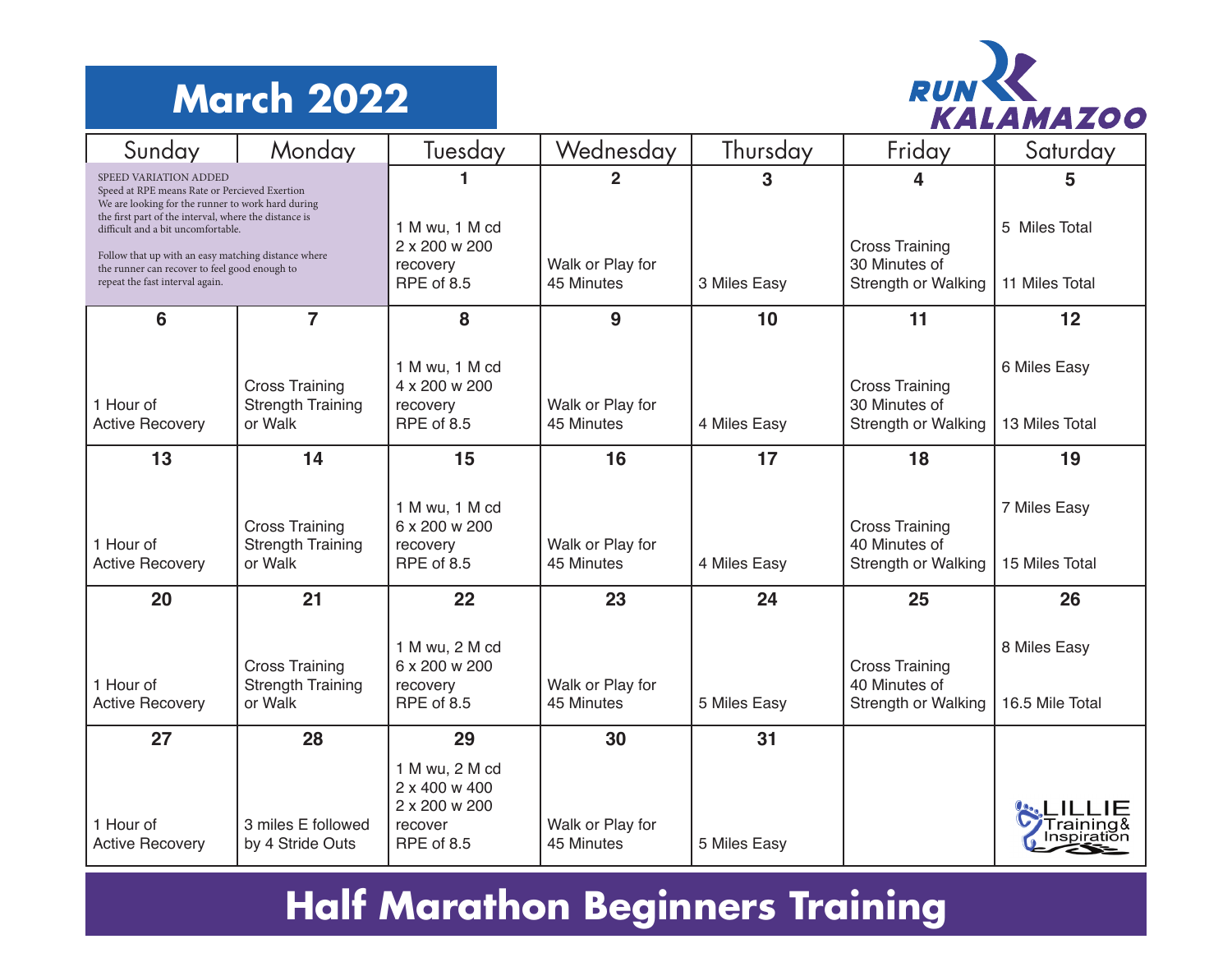



| Sunday                              | Monday                                                       | Tuesday                                                                  | Wednesday                      | Thursday       | Friday                                                               | Saturday                         |
|-------------------------------------|--------------------------------------------------------------|--------------------------------------------------------------------------|--------------------------------|----------------|----------------------------------------------------------------------|----------------------------------|
|                                     |                                                              |                                                                          |                                |                |                                                                      | $\overline{2}$                   |
|                                     |                                                              |                                                                          |                                |                | <b>Cross Training</b><br>40 Minutes of<br><b>Strength or Walking</b> | 9 Miles Easy<br>19 Mile Total    |
| 3                                   | $\overline{\mathbf{4}}$                                      | 5                                                                        | 6                              | $\overline{7}$ | 8                                                                    | 9                                |
| 1 Hour of<br><b>Active Recovery</b> | <b>Cross Training</b><br><b>Strength Training</b><br>or Walk | 1 M wu, 2 M cd<br>4 x 400 w 400<br>recovery<br>RPE of 8.5                | Walk or Play for<br>45 Minutes | 5 Miles Easy   | <b>Cross Training</b><br>40 Minutes of<br>Strength or Walking        | 11 Miles Easy<br>22 Mile Total   |
| 10                                  | 11                                                           | 12                                                                       | 13                             | 14             | 15                                                                   | 16                               |
| 1 Hour of<br><b>Active Recovery</b> | <b>Cross Training</b><br><b>Strength Training</b><br>or Walk | 1 M wu, 1 M cd<br>4 x 400 w 400 rec.<br>2 x 200 w 200 rec.<br>RPE of 8.5 | Walk or Play for<br>50 Minutes | 6 Miles Easy   | <b>Cross Training</b><br>40 Minutes of<br>Strength or Walking        | 12 Miles Easy<br>23 Mile Total   |
| 17                                  | 18                                                           | 19                                                                       | 20                             | 21             | 22                                                                   | 23                               |
| 1 Hour of<br><b>Active Recovery</b> | <b>Cross Training</b><br><b>Strength Training</b><br>or Walk | 1 M wu, 1 M cd<br>4 x 400 w 400 rec.<br>4 x 200 w 200 rec.<br>RPE of 8.5 | Walk or Play for<br>50 Minutes | 6 Miles Easy   | <b>Cross Training</b><br>40 Minutes of<br>Strength or Walking        | 10 Miles Easy<br>21.5 Mile Total |
| 24                                  | 25                                                           | 26                                                                       | 27                             | 28             | 29                                                                   | 30                               |
| 1 Hour of<br><b>Active Recovery</b> | <b>Cross Training</b><br><b>Strength Training</b><br>or Walk | 1 M wu, 1 M cd<br>4 x 400 w 400 rec.<br>4 x 200 w 200 rec.<br>RPE of 8.5 | Walk or Play for<br>50 Minutes | 7 Miles Easy   | <b>Cross Training</b><br>40 Minutes of<br>Strength or Walking        | Training&<br>Inspiration         |

#### **Half Marathon Beginner Training**